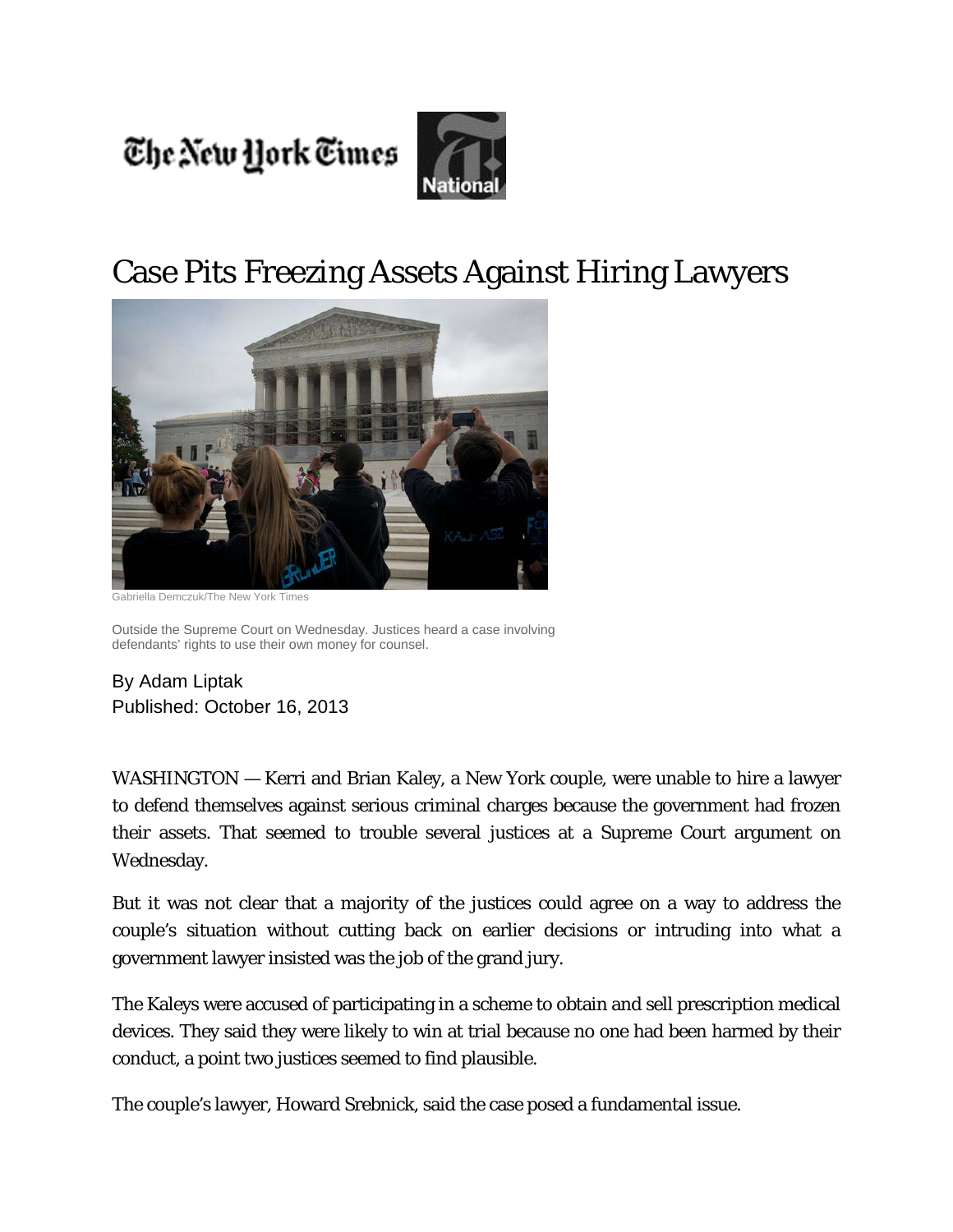"I ask that this court not rule that the government can beggar a defendant into submission," Mr. Srebnick said. "I ask this court not to rule that the government can impoverish someone without giving them a chance to be heard through their counsel of choice."

But the relief the Kaleys actually sought was substantially narrower. They did not challenge the general framework established by a pair of 1989 Supreme Court decisions, which ruled that freezing assets before a criminal trial was permissible, even if it frustrated the defendant's ability to hire a lawyer, so long as there was probable cause that a crime had been committed and the assets were linked to the offenses described in the indictment.

All the Kaleys were seeking was a hearing at which they could try to show that they were entitled to use their money to defend themselves because the charges against them were flawed.

Justice Antonin Scalia said he was uncomfortable with the modest step of allowing a hearing but might be open to a bolder one.

"To save your client, I would prefer a rule that says you cannot, even with a grand jury indictment, prevent the defendant from using funds that are in his possession to hire counsel," he said. "Don't need a hearing."

Later in the argument, he proposed another solution. "I don't like casting into doubt the judgment of the grand jury," he said, "but why couldn't we say that when you're taking away funds that are needed for hiring a lawyer for your defense, you need something more than probable cause?" he asked. "Couldn't we make that up?"

Michael R. Dreeben, a deputy United States solicitor general, responded that earlier decisions by the court had ruled out that approach.

Some justices tried to assess the practical consequences of allowing the requested hearings. Justice Elena Kagan said that defendants had never prevailed in any of 25 such hearings conducted in a part of the country that allowed them.

"So what are we going through all this rigamarole for," she asked, "for the prospect of, you know, coming out the same way in the end?"

Chief Justice John G. Roberts Jr., who emerged as the Kaleys' primary defender, said those statistics were only part of the picture.